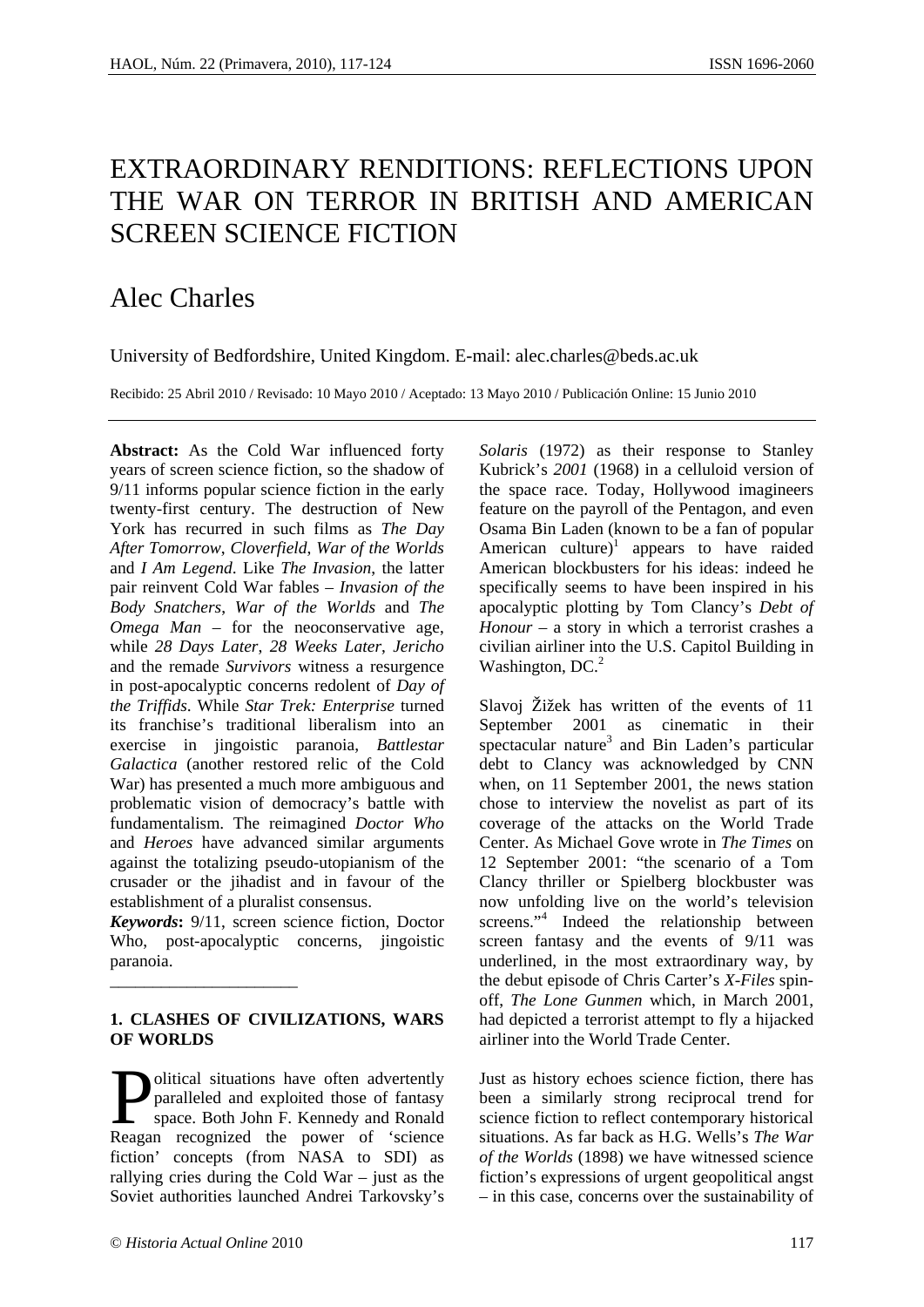imperial hegemony: "The Tasmanians … were entirely swept out of existence in a war of extermination waged by European immigrants … Are we such apostles of mercy as to complain if the Martians warred in the same spirit?"<sup>5</sup>

Orson Welles's 1938 radio adaptation of *The War of the Worlds* famously revisited Wells's narrative to play upon contemporary anxieties about the imminence of world war, while Byron Haskin's screen version of 1953 saw Los Angeles devastated in an enactment of prevalent fears of Soviet invasion and nuclear holocaust. Half a century on, with its ravaged cities, crashed jets and underground alien terror cells, Steven Spielberg's *War of the Worlds* (2005) has updated Haskin's Cold War allegory as a fable of the War on Terror.

The scope of Spielberg's adaptation recalls Wells's insight that "this isn't a war … It was never a war, any more than there's a war between men and ants."6 This is of course the reality of contemporary conflict: the current situation is one in which, as Tumber and Webster suggest, "militarily the USA is beyond challenge."<sup>7</sup> This sense of disequilibrium has been palpable since the collapse of the Soviet superpower in the early 1990s – and indeed since the first Gulf War (1990-91), a conflict which, according to Jean Baudrillard, was "won in advance … We will never know what an American taking part with a chance of being beaten would have been like."<sup>8</sup> More recently, Aijaz Ahmad's depiction of the War on Terror has advanced uncanny echoes of Wells's interplanetary war: "Such is the asymmetry of power in our time: those who rule the universe shall be victorious against … the most wretched of the earth."<sup>9</sup>

Spielberg's humans start off as the victims of a surprise terror attack (like the people of New York in September 2001) but they end up as casualties of an invasion by forces whose technological superiority mirrors the overwhelming military imbalance which characterizes the War on Terror – and thus come to resemble the citizens (and insurgents) of Iraq. What goes around comes around: the imperial power becomes politically equivalent to its former Tasmanian subject. Indeed when in Wells's original novel a shell-shocked artilleryman envisages a mode of underground guerrilla warfare against the alien invaders, the scenario uncannily anticipates by more than a century the resistance in occupied Iraq. $^{10}$ Spielberg's film is one of several recent blockbusters which present the al-Qaeda attacks and the War on Terror as the defining topics of twenty-first century screen science fiction. Like *The Day After Tomorrow* (2004), *I Am Legend* (2007) and *Cloverfield* (2008), Spielberg's *War of the Worlds* depicts the destruction of the postmodern American metropolis. *Cloverfield* is particularly striking for the way in which its visual style (exclusively performed through the lens of a hand-held camcorder) recalls the shaky news footage of 11 September 2001.

Other films focus on the reactionary transformation of American society since 11 September. Set in Washington DC, Oliver Hirschbiegel's *The Invasion* (2007) revises the anti-Communist politics of Don Siegel's *Invasion of the Body Snatchers* (1956) to imagine western pluralism transformed into a fundamentalist Utopia by forces which are at once alien and insidious: a world in which the violence of Iraq and Darfur are unknown – in which "there is no other"- and in which therefore "humans cease to be human."

Even Spielberg's *Indiana Jones and the Kingdom of the Crystal Skull* (2008) draws timely parallels between McCarthyism and contemporary American paranoia; Chris Carter's *The X-Files: I Want to Believe* (2008) makes a related point when it self-consciously juxtaposes images of George W. Bush and J. Edgar Hoover – while James McTeigue's *V for Vendetta* (2006) envisages the Orwellian tyranny of a post-War-on-Terror Britain.

Even superhero flicks have examined America's continuing moral crisis, most obviously the unambiguous depiction of the arms industry's exploitation of the War on Terror in Jon Favreau's *Iron Man* (2008). Heralded by a poster displaying a burning city skyscraper, Christopher Nolan's *The Dark Knight* (2008) advances a similarly problematic perspective upon the crusade against an uncompromising and irrational terrorism in its representation of the twilit Utopia of the vigilante – a state of emergency in which civil rights are suspended and one which, the film finally emphasizes, must not be allowed to solidify into a new world order. Meanwhile, the opening of another comic book adaptation, Tim Story's *Rise of the Silver Surfer* (2007), sees an alien strike cause an aircraft to crash into a Manhattan skyscraper. The film goes on to critique extreme rendition: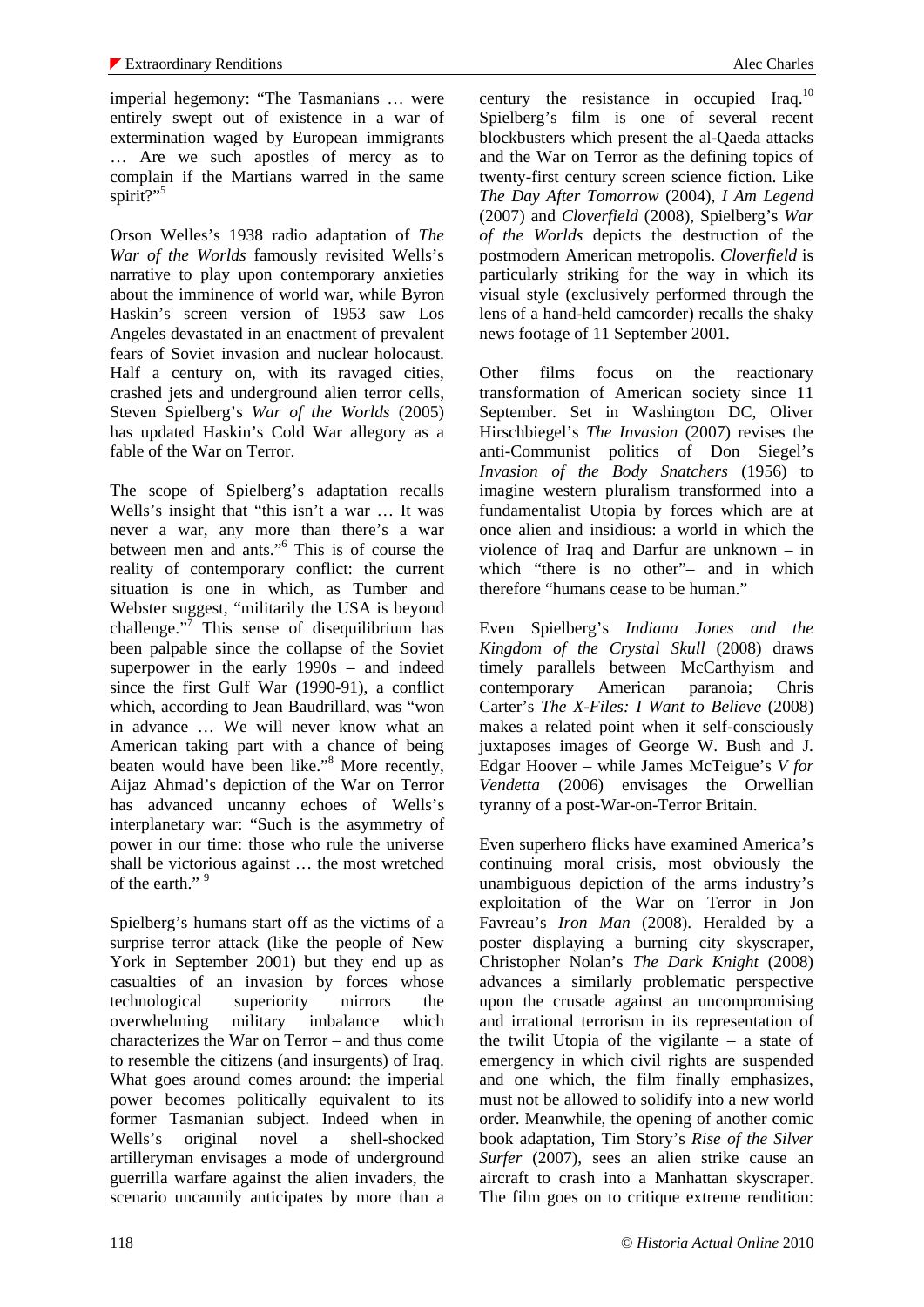the torture of a terror suspect by U.S. agents at an isolated military base. Perhaps most problematically, Zack Snyder's *Watchmen* presents an alternative history, a dystopian and apocalyptic vision of unending war and America's remorseless struggle towards global hegemony.

#### **2. RECONSTRUCTIONISM**

These films invoke apocalyptic concerns that have lain dormant since the end of the Cold War. Similar anxieties are discernible in the CBS television series *Jericho* (2006-2008) and in the BBC's *Spooks: Code 9* (2008) – both set in the wake of nuclear terror attacks. While *Spooks: Code 9* witnesses the obliteration of London, *Jericho* addresses the aftermath of what it dubs "the largest terrorist attack in the history of the world" – the nuclear devastation of twenty-three major American cities. Analogous end-of-civilization scenarios are witnessed in Danny Boyle's *28 Days Later* (2002) and Juan Carlos Fresnadillo's *28 Weeks Later* (2007) – the latter film elaborating upon this theme to address issues of U.S. military brutality in the failed reconstruction of an occupied zone, the consequent spread of rabid extremism and the eventual exportation of terror.

These visions refer us back to the eschatological science fiction of the opening years of the Cold War – Richard Matheson's novel of 1954 *I Am Legend* (which inspired film adaptations in 1964, 1971 and 2007) and John Wyndham's novel of 1951 *The Day of the Triffids* (inspired by *The War of The Worlds*<sup>11</sup> and adapted for cinema in 1962 and for television in 1981, and again in 2009). They also recall the BBC's *Survivors* (1975-77), another account of a postapocalyptic world – a series remade (like *The Day of the Triffids*) in 2008 for a post-11 September generation.

These fantastically cataclysmic tableaux are somewhat more optimistic than, say, the harsh realism of Nicholas Meyer's *The Day After* (1983) or Mick Jackson's *Threads* (1984). Like the Christian apocalypse itself, they delineate a purged world ripe for reconstruction: they represent, in Fredric Jameson's words, "a Utopian wish fulfilment wrapped in dystopian wolf's clothing."<sup>12</sup> One recalls in this context Slavoj Žižek's analysis of two of screen fiction's most celebrated responses to 9/11 – Paul Greengrass's *United 93* (2006) and Oliver Stone's *World Trade Center* (2006): "they want

to read the 9/11 catastrophe as a blessing in disguise ... This utopian perspective is one of the undercurrents that sustain our fascination with disaster movies: it is as if our societies need a major catastrophe in order to resuscitate the spirit of community solidarity."<sup>13</sup> Jameson and Žižek's interpretations expose a postcatastrophic utopianism which we might also observe in Tony Blair's declaration on 2 October 2001: "The kaleidoscope has been shaken. The pieces are in flux. Soon they will settle again. Before they do, let us re-order this world around us."

Blair's geopolitical opportunism anticipates the denouement of the Hollywood adaptation of Douglas Adams's *The Hitch Hiker's Guide to the Galaxy* (2005) which flourishes a utopian Earth built to replace the planet obliterated by the Vogon demolition fleet. This cathartic reconstructionism adheres to H.G. Wells's argument in *The Shape of Things to Come* (1933) that "without the sufferings of these generations men's minds could never have been sufficiently purged of their obstinate loyalties, jealousies, fears and superstitions; men's wills never roused to the efforts, disciplines and sacrifices that were demanded for the establishment of the Modern State."14 Wells's Modern State is, after all, founded upon a century of war and plague which has annihilated half the human race.<sup>15</sup>

However, Wells's totalitarian visionaries, like those neoconservatives bent upon building a new world order in the wake of 11 September, might do well to remember the eventual despair of Lionel Verney, the sole survivor of a world also ravaged by war and plague, an idealist who finally comes to recognise the futility of his own utopian ambitions, in Mary Shelley's seminal work of apocalyptic science fiction, *The Last Man*: "I smile bitterly at the delusion I have so long nourished."<sup>16</sup>

### **3. SCIENCE FICTION TV IN THE USA**

Much of the popular television fantasy and science fiction broadcast in the United States since the attacks of 11 September 2001 advances problematic perspectives upon the imposition of a new world order. *Star Trek: Enterprise* (2001- 2005), *Battlestar Galactica* (2003-2009), *Lost* (2004- ) and *Heroes* (2006- ) each in their different ways scrutinize human responses to sudden and devastating terror attacks upon the modern democratic metropolis.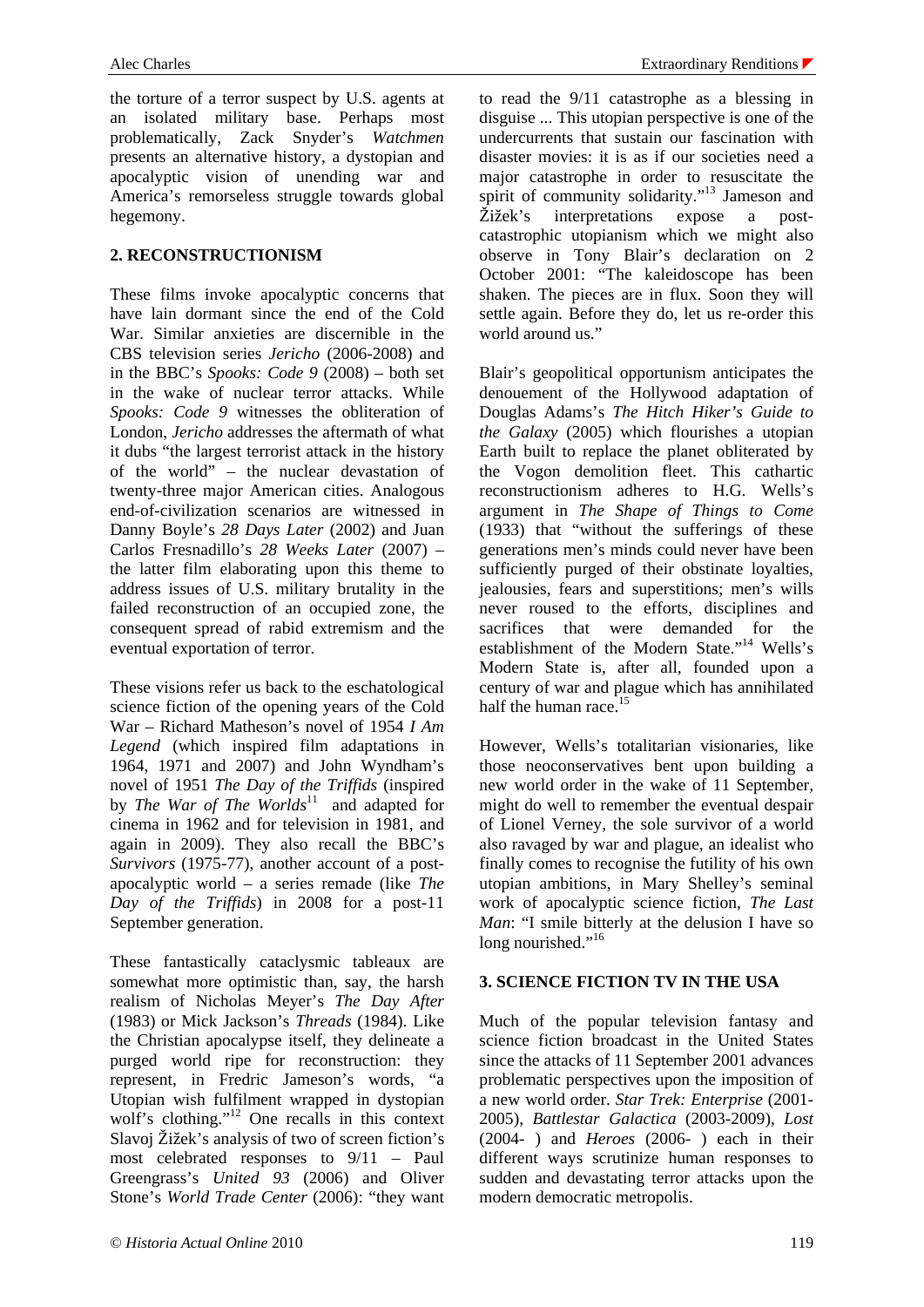A restored relic of the Cold War (like *The Invasion*, *I Am Legend* and *The Day of the Triffids*), the reimagined *Battlestar Galactica* (2003- ) presents a vision of democracy brought to the brink of destruction by an apocalyptic attack, struggling to survive a fanatical religious war within a political atmosphere of partisan infighting, and led, incidentally, not by a President George but (apparently in honour of his First Lady) by a President Laura.

Yet *Battlestar Galactica* blurs the moral absolutes on which it is founded to the extent that, by the start of its third season, political roles have been reversed and the heroes themselves have become the insurgents. The programme's moral compass refuses to settle: as its protagonist suggests in the 2007 episode 'Razor', "history will have to make its judgments" – echoing Tony Blair's allusion in March 2006 to "the judgment that history will make".<sup>17</sup> By relocating itself from the apparent future to the distant past, the finale to the series suggests an innate cyclicity of violence generated by religious difference, while at the same time offering possibilities of release from the inevitability of that cycle through consensus and ideological compromise. The very final sequence of the series, set on present-day Earth, suggests however that this cycle has not in fact been broken.

J.J. Abrams's *Lost* also explores the nightmarishly problematic nature of such attempts at reconstruction in the wake of the defining catastrophe of the age – the plane crash which opens and initiates the series echoes those which provoked the War on Terror. The new world, a post-historical, teleologically bankrupt desert island, on which *Lost*'s survivors discover and attempt to reconstruct themselves, reflects that "desert of the real" with which both Žižek and Baudrillard have equated the contemporary condition of endless, pointless war, ungrounded in reason or historical logic.<sup>18</sup>

Media science fiction has always attempted to reflect contemporary events, as well as to predict future trends. The non-interventionists policies celebrated by the original series of *Star Trek* (1966-1969), for example, echoed contemporary disillusion with the Vietnam War. During the immediate post-Cold War period, Nicholas Meyer's *Star Trek VI: The Undiscovered Country* (1991) depicted the achievement of peace between the Federation and the Klingons' evil empire – after the latter had experienced its own Chernobyl, an accident that destroys its main energy production facility. In its later seasons, *Star Trek: The Next Generation* (1987-94) promoted a post-conflict agenda of liberal non-intervention, using a covert mode of public diplomacy to bring about (in parallel with events in East and West Germany) the reunification of Romulan and Vulcan societies. By contrast, the *Star Trek* franchise's *Enterprise* (2001-05), which debuted a mere fortnight after 9/11, adopted a more militaristic and interventionist approach to alien civilizations: Captain Jonathan Archer's fundamentalist foes – the Suliban Cabal – mirrored Kabul's Taliban in their attempts to annihilate democratic modernity and impede our heroes' crusade to construct a neoconservative universal order. The programme's third season concerned the aftermath of a massive terrorist strike on the Earth, while its fourth and final season climaxed with the establishment of an interstellar version of the Coalition of the Willing – dubbed the Coalition of Planets. It is possible that the cancellation of *Enterprise* after four seasons may have signalled a growing distaste among American audiences for its particular brand of jingoism.

It seems no coincidence that the return of the *Star Trek* franchise to the big screen in 2009 presented a sequence of catastrophic events which quite literally rewrote the course of history. This film was directed by *Lost*'s J.J. Abrams, and starred Zachary Quinto, an actor better known for his role in another science fiction epic which explores the aftermath of 11 September.

While *Enterprise*'s heroes embraced mainstream political perspectives, the protagonists of other contemporary science fiction series have assumed more ambivalent positions. This ambivalence may be seen not as compromisingly liberal or pluralist, but as *radically* so – in an era in which ideological absolutism has so often demonstrated its dominance. One series that has strived to forge such a pluralist consensus is *Heroes*, a show which in its political stance (and crusading ambivalence) in many ways represents the televisual equivalent of Barack Obama. Like Alan Ball's *True Blood* (2008- ) and Neill Blomkamp's *District 9* (2009), *Heroes* reflect a situation in which liberal tolerance and militant paranoia vie to dominate a world rocked by a catastrophic paradigm shift. Its debut episode depicted a solar eclipse over Manhattan, one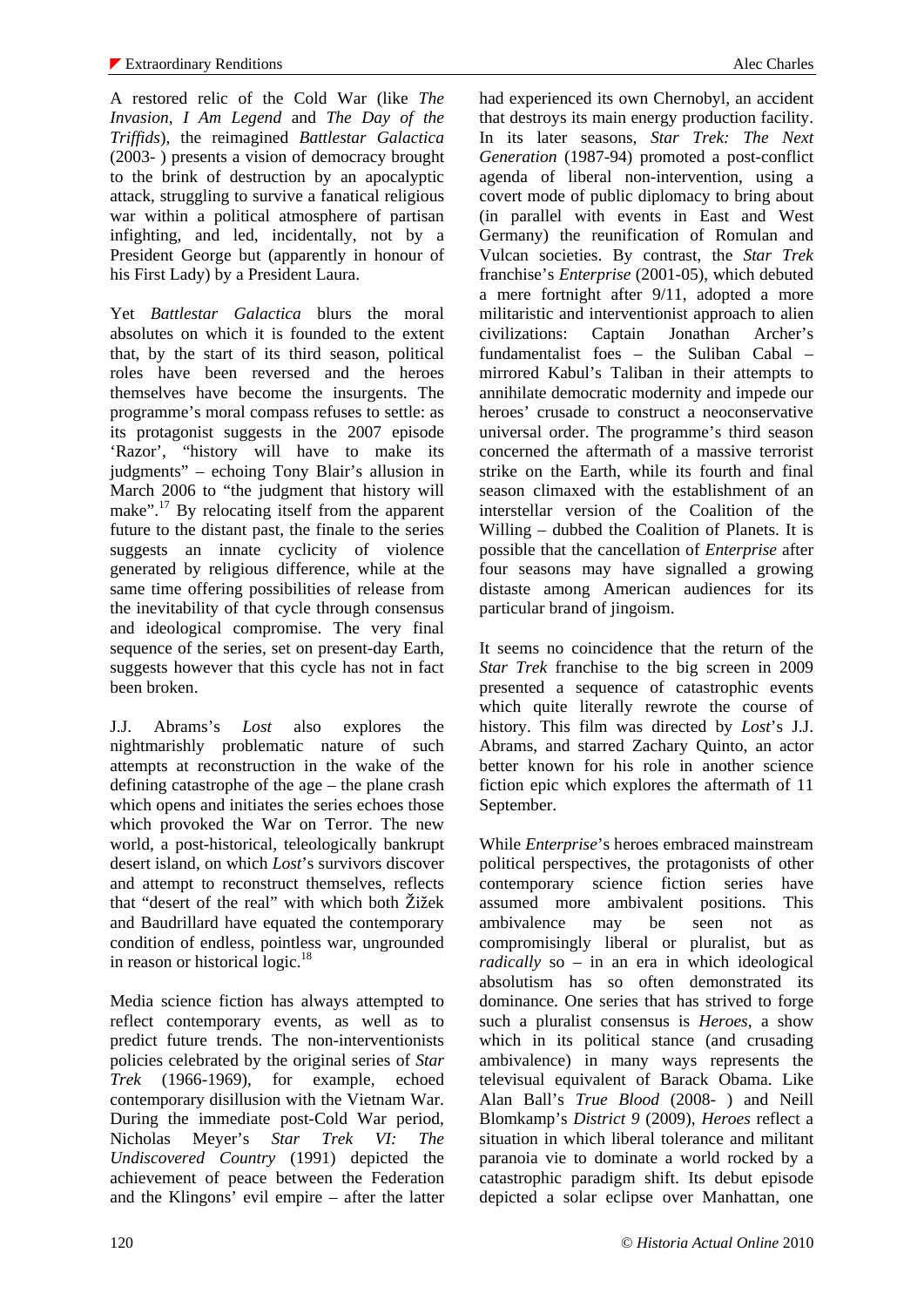echoing the momentary yet momentous eclipse of American hegemony in September 2001, as the smoke from the twin towers blotted out the sun above New York. *Heroes* argues that the only way to prevent a further devastating attack upon Manhattan, and its aftermath – a dystopian future witnessed in its twentieth episode – is for the hawks and doves of domestic politics (as embodied in the brothers Nathan and Peter Petrelli) to cast aside their ideological differences and sponsor an international consensus.

As their names suggest, Nathan represents an Old Testament spirit of uncompromising justice, while Peter offers a New Testament vision of redemption through understanding. In the words of another character in the series, this juxtaposition of "brother versus brother [is] almost biblical." Peter is also confronted with Zachary Quinto's villainous Gabriel Gray (aka Sylar): both have the ability to assimilate the powers of others, but while Peter uses empathy, Gray employs the most violent means to achieve his ends. Gabriel is named after the angel of the Christian annunciation, the angel also who revealed the Qur'an to Muhammad; but whether Sylar represents Dubya or Osama is left ambiguous. In fact it is *Heroes*'s Mr Linderman who represents the most dangerous form of extremism. Linderman is an idealist who believes that a cathartic catastrophe will conjure his vision of Utopia. His is the totalizing pseudo-utopianism of the jihad or the crusade, a fundamentalism echoed in *Heroes*'s second season by Adam, a megalomaniac who attempts to release a plague to purge the world; and in its third season by Peter and Nathan's father, the supremacist and ideologue Arthur Petrelli – and ultimately by Nathan himself.

*Heroes* is not unique in contemporary television science fiction in its urgent warnings against such extreme solutions. Across the Atlantic, similar issues have been explored in the new series of *Doctor Who*.

### **4. DOCTOR WHO**

The original run of *Doctor Who* (1963-1989) offers a reflection of the social and political changes in Britain between the assassination of President John F. Kennedy (the day before its first episode) and the fall of the Berlin Wall (the year of its last). Two months before the programme's debut Harold Wilson had invoked a new Britain forged in the "white heat" of a

technological revolution; exactly a year after its final story Margaret Thatcher had resigned. Its first two decades charted the diminution of traditional Britishness (in the figure of William Hartnell, an Edwardian gentleman battling Nazilike Daleks but at the same time coming to terms with the contemporary Britain of popular music, nightclubs and miniskirts), the swinging sixties (in the form of Patrick Troughton's antiestablishment protagonist) and the increasingly visible self-serving pettiness of military, political and bureaucratic authority (which constantly frustrated and infuriated Jon Pertwee's incarnation of the Time Lord). From the late 1970s the appearance on Britain's TV screens of the BBC's rival (and resolutely antiimperialist) science fiction series *Blake's 7* (1978-1981) and Tom Baker's ever more anarchic portrayal of the programme's protagonist – as well as Britain's dire economic situation (which could hardly have accommodated the prospect of global supremacy) – prompted the programme to satirize its own roots in a post-war nostalgia for imperial times. Simultaneously, however, its repeated emphases upon the Edwardian and Victorian eras – in its costumes, storylines, settings, mannerisms and patrician perspectives – revealed an intransigence and a decadence which were ultimately to prove the series's downfall (in its original form). Eventually, in its final decade – during the years of Thatcher's Britain (and in parallel to the Thatcherite call for a restoration of British influence) – the original series of *Doctor Who* succumbed to an incongruous, unconvincing and fatal nostalgia for Great-Britishness and for its own glory  $d$ avs.<sup>19</sup>

However, upon the franchise's extraordinarily successful revival in 2005, the new *Doctor Who* signalled a renunciation of its obsession with the past. It was self-consciously contemporary, set in a land of leather jackets, housing estates and New Labour politics, and overtly resolved upon "getting the tone right for the twenty-first century".<sup>20</sup>

One very visible aspect of *Doctor Who*'s latest incarnation is its exploitation of London landmarks. Science fiction's use of architectural reference points – as at once glamorous and grounding, spectacular and mundane – can be witnessed in films ranging from *King Kong* (1933) and *The Day the Earth Stood Still* (1951) through *Planet of the Apes* (1968) to *Independence Day* (1996) and *Godzilla* (1998).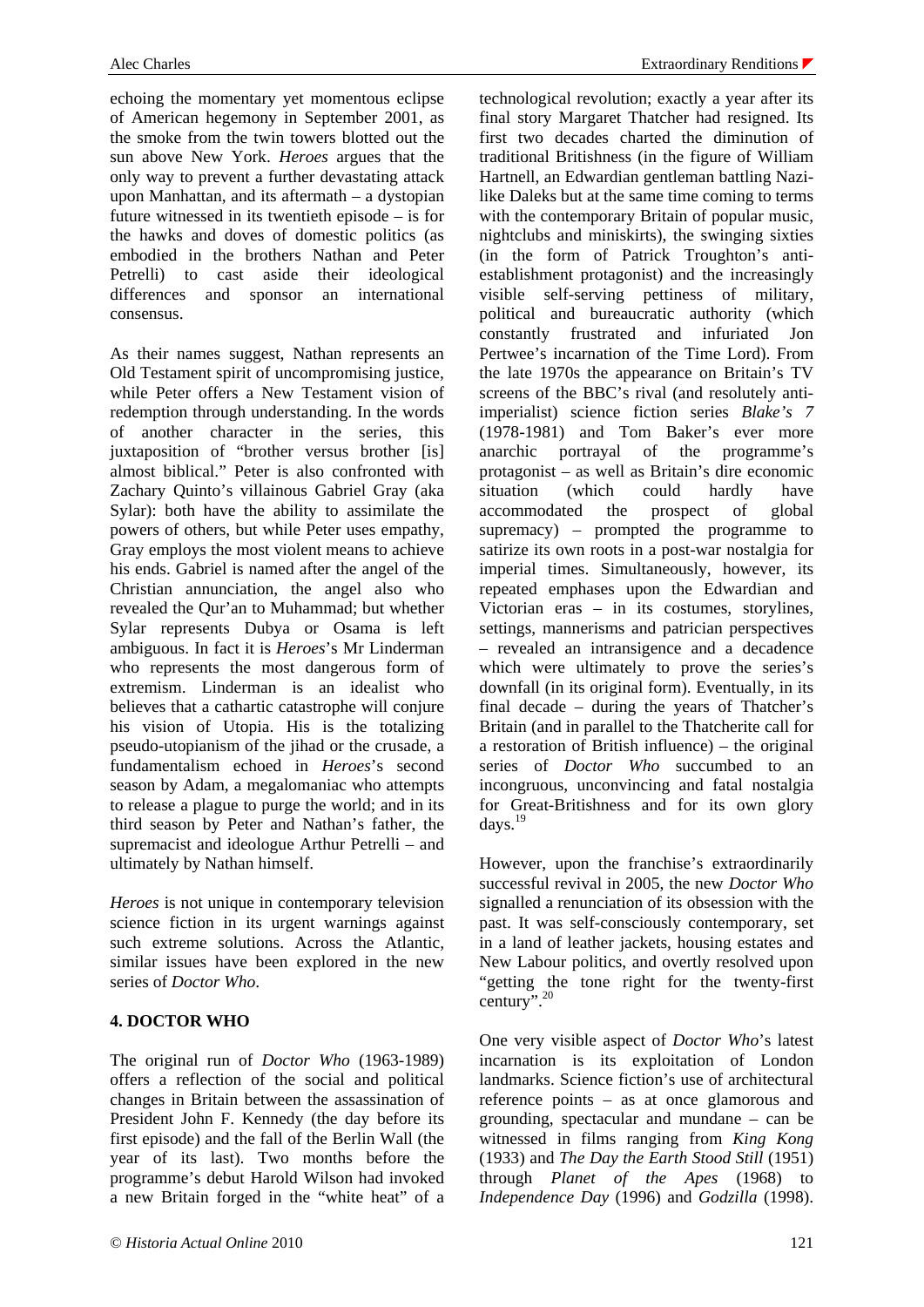BBC Television's premiere science fiction series *The Quatermass Experiment* (1953) had climaxed in Westminster Abbey, and *Doctor Who*'s original series had, from time to time, employed similar settings: Daleks paraded through Westminster in 1964, an evil supercomputer took up residence in the Post Office Tower in 1966, Cybermen crowded outside St. Paul's Cathedral in 1968 and occupied the grounds of Windsor Castle in 1988, and dinosaurs overtook Trafalgar Square in 1974. The new series has, however, pushed such architectural allusions to their saturation point: a Nestene beneath the London Eye; the Sycorax shattering the Gherkin (Norman Foster's iconic glass tower in London's financial centre); Cybermen in Battersea Power Station; the 2012 London Olympic Stadium emptied by the Isolus; the Webstar decimating Oxford Street; a major London hospital transported to the Moon; and both the Slitheen and the Master assuming the reins of government in 10 Downing Street. The roof of Buckingham Palace is skimmed by the Starship Titanic in 'Voyage of the Damned' (2007), and the entire building is obliterated in 'Turn Left' (2008) – while in 'The Next Doctor' (2008) a Cybergiant attempts to lay waste to Victorian London.

To some extent this interest in London landmarks can be explained by a concern for global sales – in that the uniquely (stereotypically) British character of the series may account for the programme's international success. Mark Bould sees this emphasis on the old, new and future features of the London skyline as blending nostalgic melancholy with an optimism about "modern, global Britain".<sup>21</sup> However, we may imagine another, more urgent rationale behind this fixation: the al-Qaeda attacks of 11 September 2001 in New York and of 7 July 2005 in London. The series explores the perceived privileged status of its sites as terrorist targets – most obviously when in 'Planet of the Dead' (2009) the wrecking of a London bus offers an image hauntingly reminiscent of 7 July 2005m and when, in 'Doomsday' (2006) and 'Daleks in Manhattan' (2007), aliens attack the twin towers of London's Canary Wharf and the Empire State Building in New York – York – or when, again, London and New York are attacked in 'The Stolen Earth' (2008). These sites stand as ambiguous memorials for New York's Ground Zero, with the series constructing epitaphs that re-enact the events of 9/11 in an architectural prosopopoeia.

In 'Aliens of London' (2005), a Slitheen spaceship crashes into Big Ben. This outrage has been staged in order to provoke a third world war: when the Slitheen take control of Downing Street in an attempt to launch a preemptive strike against an illusory extraterrestrial threat, their leader (in the guise of Acting Prime Minister) announces that "our inspectors have searched the sky above our heads and they have found massive weapons of destruction, capable of being deployed within forty-five seconds."

The programme's head writer Russell T Davies has commented that, although these attempts at "quick satire" may be "hardly profound", he believes that "the 'massive weapons of destruction' reference … satirises a politician on TV about needing a war; men have died for that, are dying now".<sup>22</sup> In a genre that generally prefers its politics at the level of analogy, Davies's *Doctor Who* often proves uncharacteristically direct in its political references. Indeed, series director Graeme Harper has even reported that the portrayal of the villainous creator of the technocratic Cybermen was based in part on Donald Rumsfeld.<sup>23</sup>

When, for example, "Homeworld Security" forces detain civilians in 'The Sontaran Stratagem' (2008) – prior to a chemical weapons attack on New York, London, Sydney, and Tokyo – the allusion to modern internment tactics is made explicit in a reference to Guantanamo Bay. At the end of 'The Christmas Invasion' (2005), when Britain's Prime Minister orders the destruction of the defeated and retreating Sycorax spaceship, David Tennant's Doctor threatens to bring her down with just six words: "Don't you think she looks tired?" At the time the British press recognized the scenario as an allusion to the sinking of an Argentine cruiser during the Malvinas Conflict, but also as a more contemporary reference to Prime Minister Tony Blair's own appearance of increasing exhaustion. Indeed, the programme's head writer Russell T Davies has commented that "there is absolutely an anti-war message" at the heart of this episode. $^{24}$ 

In 'Midnight' (2008) the paranoia which envelops a hijacked travelcraft does not evoke the heroism of the passengers of *United 93* (or for that matter of the ferry passengers in *The Dark Knight*) so much as the xenophobic hysteria of the United Kingdom's tabloid press – as its passengers, faced with an unseen threat,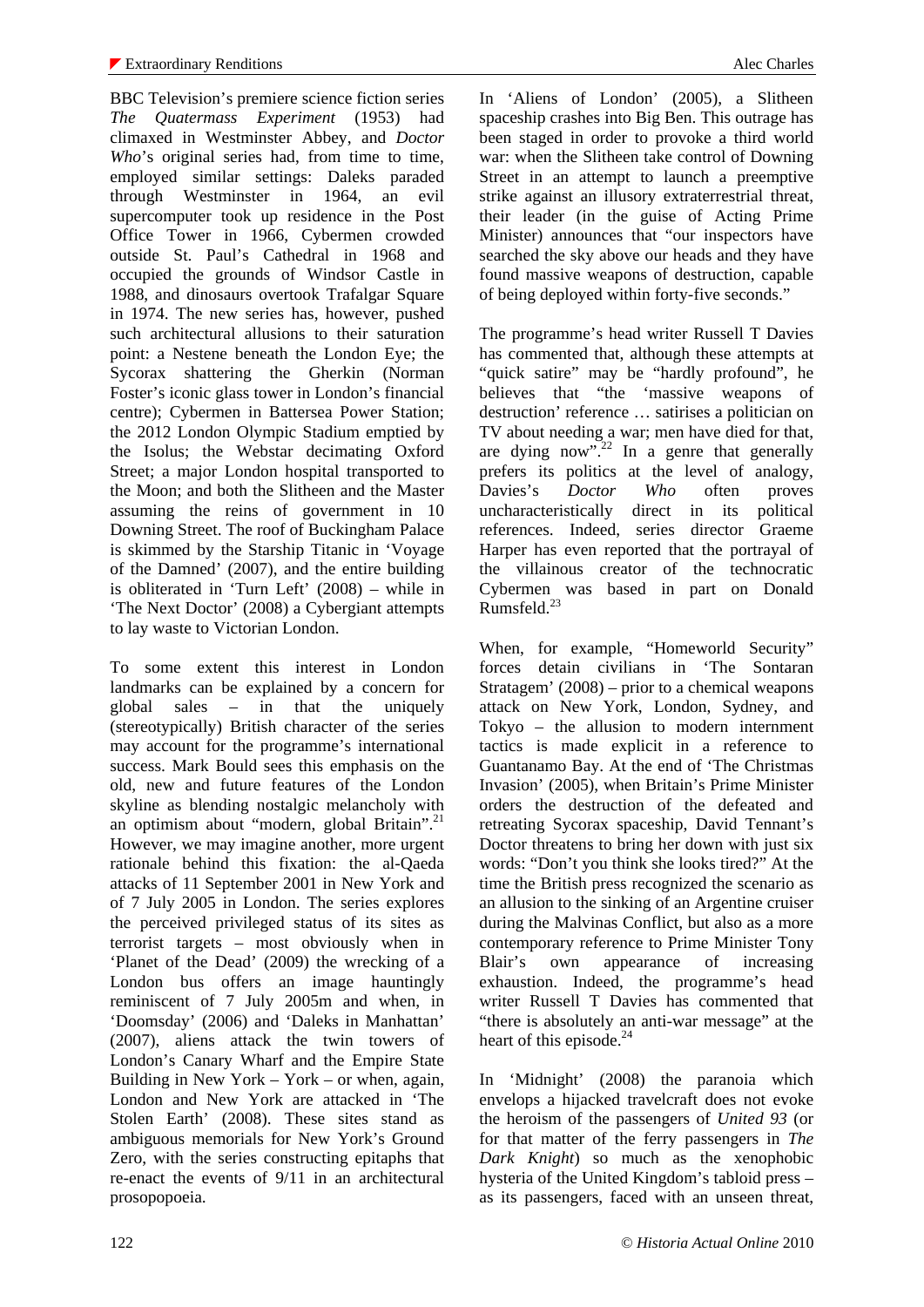conspire to cast the programme's alien hero to his death: "He just turned up out of the blue … like an immigrant … he hasn't even told us his name … we should throw him out … get rid of him now." The following episode, 'Turn Left' (2008), presents a dystopian alterity in which London has been destroyed by an alien strike. The resulting state of emergency witnesses the triumph of a military authoritarianism which leads inexorably towards the establishment of detention camps for immigrants, and a resurgence of racist nationalism: "It's the new law. England for the English." This is an alienated, but uncannily familiar, Britain, a militarized police state of refugees, unemployment, street crime, home repossession, deportation and internment.

By the start of the new series of *Doctor Who* the protagonist's home planet has been annihilated in an apocalyptic conflict referred to as the Time War. In its second episode, 'The End of the World' (2005), the new *Doctor Who* depicts the eventual destruction of the Earth in a solar fireball. The following year, and again the year after that, the programme presents a reconstructed New Earth—and the city of "New New New New New New New New New New New New New New New York." The series offers the possibility of reconstruction, of the creation of a new world order, of the survival of civilization after the holocaust, after 11 September and the War on Terror – after the destruction not only of the Earth but also of the protagonist's own planet. Yet, as its interminably new name suggests, New York's relentless reconstructions imply a sequence of catastrophic annihilations that echo the endlessness of the War on Terror itself.

On 23 June 2007, the Doctor's arch-enemy (and fellow Time Lord) the Master (John Simm) became the Prime Minister of Great Britain – only to be defeated by David Tennant's Doctor (in broadcast terms) the following Saturday. In between those two events, on 27 June, Tony Blair relinquished the British premiership. This coincidence of dates underlined a point about the United Kingdom's political leadership that the British press noted at the time: as *The Guardian* reported on 26 June 2007, "Tony Blair may be leaving office, but he will be remembered by fans of *Doctor Who* … after being immortalised ... as the Time Lord's evil nemesis." It seems difficult to see the John Simm's hypnotically charismatic Prime Minister as anything other than a palimpsest of the

presidential premier Blair: *The Sun* newspaper announced that "*Doctor Who*'s creator … admitted … the Master is partly based on Tony Blair".25 Indeed even *The Daily Telegraph* recognised the similarity between Simm's Master and Tony Blair.<sup>26</sup>

Simm's villain attempts to rebuild a lost empire, to appropriate the protagonist's role as the saviour of humankind and of his own people. Yet his vision is absolutist and uncompromising: his plan to reconstruct the detritus of his own lost civilization creates a dystopia redolent of other attempts at postwar reconstruction in Afghanistan and Iraq.

The programme's spin-off series *Torchwood*, expressly targeted at an adult audience, has been afforded an even greater licence than *Doctor Who* to explore the underbelly of this darker universe. 'Sleeper' (2008) depicts the interrogation, torture, and execution of a member of a cell of alien suicide bombers – while the following episode, 'To the Last Man' (2008), sees the protagonists knowingly send a young soldier to his death, while reports from Iraq play in the background on TV.

## **5. UNTIL THE END OF TIME**

This account of the ideological focus of popular film and television science fiction may seem somewhat at odds with the genre's reputation for adolescent escapism. Is screen science fiction, then, a site of futuristic and fantastical imaginings, or of contemporary politicohistorical commentary? In his celebrated study of utopian and dystopian science fiction, *Archaeologies of the Future*, Fredric Jameson suggests that "our most energetic imaginative leaps into radical alternatives [are] little more than the projections of our own social moment and historical ... situation."<sup>27</sup> Or, as Freud wrote at the end of *The Interpretation of Dreams*: "By picturing our wishes as fulfilled, dreams are after all leading us into the future. But this future, which the dreamer pictures as the present has been moulded by his indestructible wish into a perfect likeness of the past."28

From H.G. Wells to Douglas Adams, science fiction has traditionally offered itself as an allegory or satire upon urgent contemporary concerns; but it may be that, at the extremes of history (when history is at its most extremely historic, or when history is at its own extremes, at its borders with the fantastical, the post-